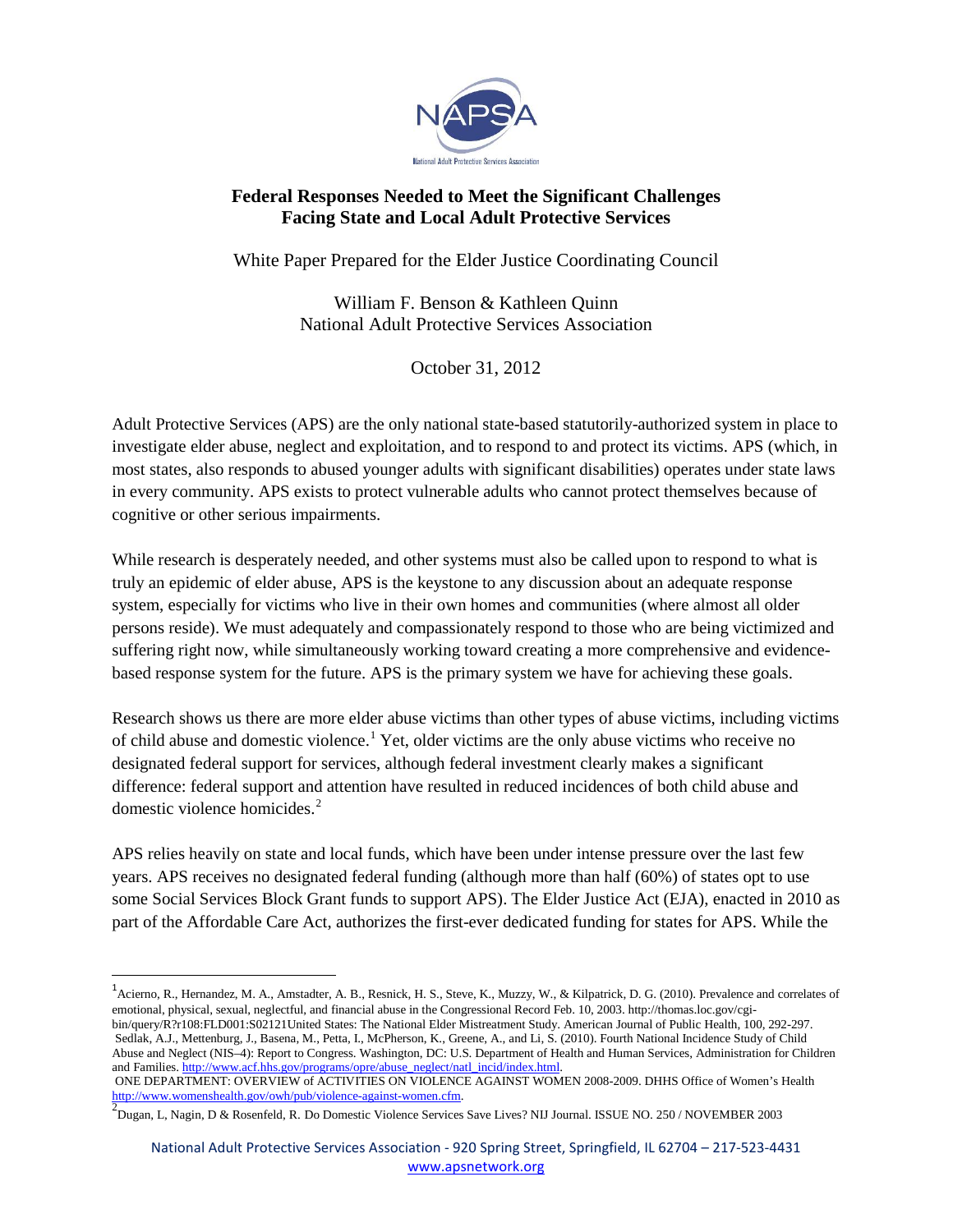EJA holds out considerable promise for states and their APS systems, not one dollar has yet been appropriated.

While state and local APS investigators, case workers and others do the best they can to deal with an onslaught of difficult, complex and growing caseloads, they do so with virtually no national infrastructure behind them. There is no federal agency with responsibility for APS; no national data system, practice standards, or minimal training standards, among many other infrastructure and support needs. As we know, older persons, especially the very old, are the fastest growing population group. On the basis of that fact alone, more elder abuse can be expected. That makes it especially troubling to note that despite these demographics, over the past five years 87% of state APS programs report that the number of their reports and caseloads have gone up, while at the same time 48% have had their staff levels reduced.

This information and much additional data on APS were gathered through a comprehensive survey of state APS Programs by the National APS Resource Center (NAPSRC), and its partner the National Association of States United for Aging and Disabilities (NASUAD), the results of which are summarized in a just-released Resource Center report: *Adult Protective Services in 2012: Increasingly Vulnerable.<sup>3</sup>*

While vulnerable and older adults are often invisible, to a large extent so is the primary system charged with protecting them. APS is difficult even to describe, as it differs from state to state and sometimes even from county to county. With no federal leadership or resources, states have evolved their own systems, with their own definitions and standards. Some examples:

- APS programs are administratively fragmented: about a third reside in state units on aging; about half in state departments of social services or similar agencies, and the rest in various other arrangements.
- Over 80% of state APS programs serve all persons with significant disabilities aged 18 and older; while several serve only persons 60 or 65 and older, and some states serve older persons with or without disabilities.
- All APS programs investigate abuse in home settings, where over nine out of ten older persons live, but almost half also conduct abuse investigations in facilities.
- In about one-third of states, APS professionals work in other programs in addition to APS (e.g., aging services).<sup>4</sup> All these variations make it difficult to gather data, to describe APS in a succinct way, to explain to victims, the general public, and allied professionals how and where to report suspected abuse, and to develop standards of practice and training.

For the purposes of this paper and brevity we are making ten key recommendations as to what the federal response could be to strengthen and support APS to better address the needs of elder abuse victims (as well as younger adult victims with disabilities). The recommendations are not made in order or priority; rather, they are all of great importance to APS and more importantly, to the victims of abuse, neglect and exploitation served by APS professionals across the United States.

1. There is a great need for support for research about the effectiveness of APS interventions, promising practices and optimal outcomes for victims. A not-yet-published paper from the joint research committee of NAPSA and the National Committee to Prevent Elder Abuse (NCPEA) found only 44 "hypothesis-driven" studies involving APS over a 15-year period, and "very few" of those looked at

<sup>3</sup> National Adult Protective Services Resource Center and National Association of States United for Aging and Disabilities. *Adult Protective Services in 2012: Increasingly Vulnerable.* 2012.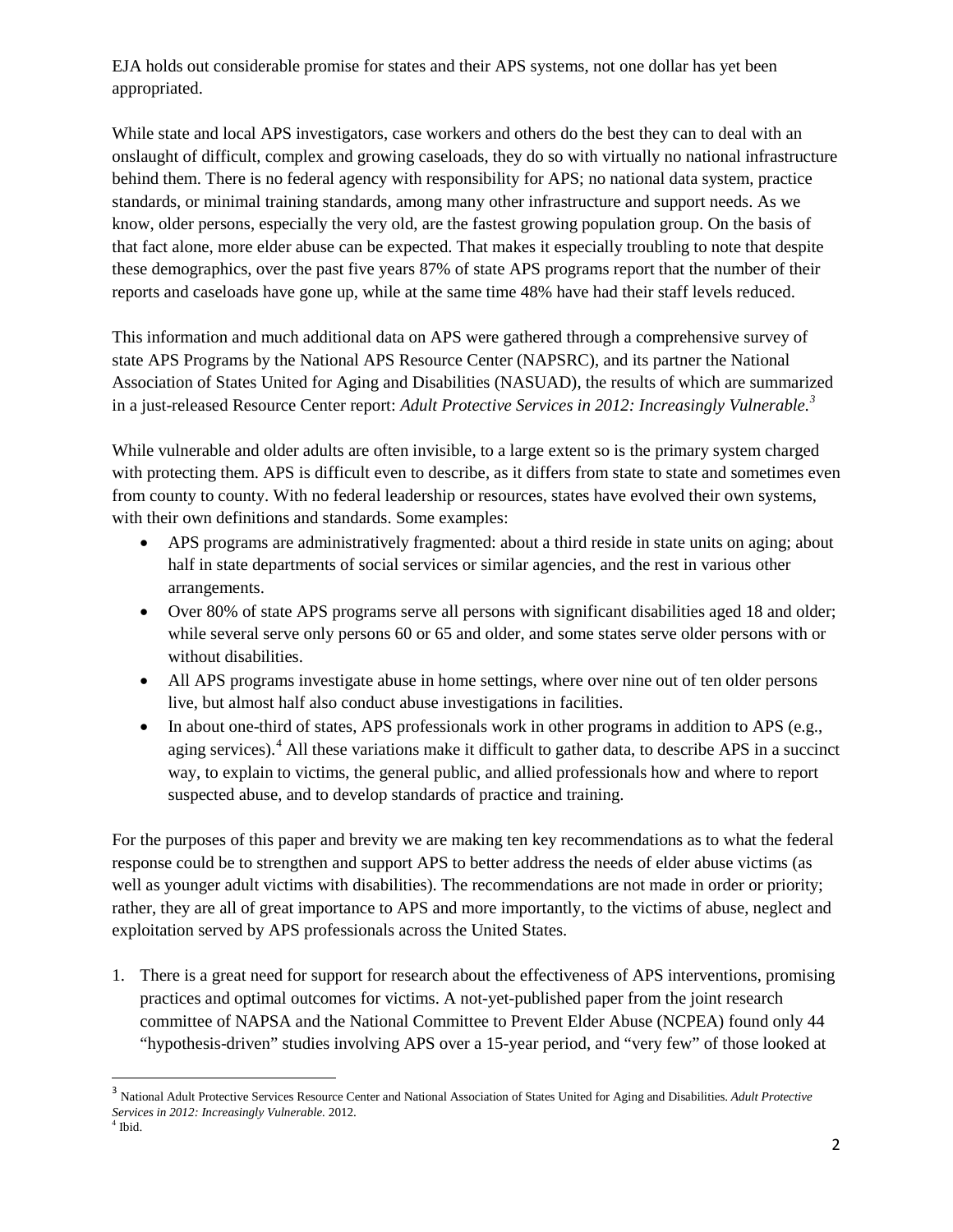the risks and benefits of APS interventions.<sup>5</sup> A recent and thorough survey, literature review and paper on evidence-based practices from NAPSRC's partner, the National Council on Crime and Delinquency (NCCD), "identified a handful of evidence-based practices" being utilized by APS across the country. 6

- There is a great need for the development and testing of field-friendly assessment and screening tools 2. that can be used by APS. We know, for example, that common tools such as the Mini Mental Status Exam (MMSE), still in use by APS in 22 states, are not adequate to screen for financial and other types of capacity, especially given the recent research on mild cognitive impairment and aging brains.<sup>7</sup> The field needs new and easy-to-use tools that are not costly to states' or local APS programs in terms of either time or money.
- It is imperative that a national data system be developed, tested and implemented that will be capable 3. of annually telling us how many cases are reported to APS; what types of abuse those cases allege; how many are substantiated after investigation; the age, gender, living arrangement, cognitive and other impairments, etc. of the victims; the age, gender, cognitive and other impairments, and the relationship to the victim, of the abusers; what interventions are put into place; why the cases are closed; and other basic data. Such an effort will require identifying the essential common data elements and learning from those states that do have their own strong centralized automated data systems, including Texas and Illinois. One challenge will be the fact that the majority of APS data systems are integrated into other systems such as child protective services, so it may be difficult to extract APS-only information. A national APS data system would be the most efficient way to begin to ascertain the scope and nature of reported elder abuse.
- 4. Adequate training is urgently needed for APS personnel including investigators, case workers and supervisors at all levels. NAPSA worked closely with California's Project MASTER at San Diego State University to develop the NAPSA-identified 23 core competency modules (list provided as an appendix to this paper) for use in training their state's APS personnel. The modules are based on the latest research, have all been piloted and evaluated, and are now developed. <sup>8</sup> The topics range from initial investigation, sexual and physical abuse, neglect, self-neglect and financial exploitation to case planning and case closure. Resources are now needed to adapt the California modules into a nationally accessible, web-based training and certification program which can be utilized by every state and by every APS professional. This step would go a long way to standardizing not only APS training but also APS practices across the US.
- 5. It is not only necessary but just to ensure that a) federal victim services funds, such as those provided through the Victims of Crime Act (VOCA), the Violence Against Women Act (VAWA) and the Family Violence Prevention and Services Act (FVPSA) are allocated to older victims in proportion to their numbers and needs, and b) older and vulnerable adult victims, and their victim response systems, are represented in the planning and programmatic decision-making for these programs. Older victims of abuse are underrepresented by these other victim services' programs both in terms of

<sup>5</sup> Schillerstrom, et al. *Informing Evidence Based Practice: A Review of Research Analyzing Adult Protective Service (APS) Data*. Submitted for publication, 2012.

<sup>6</sup> National Adult Protective Services Resource Center and National Council on Crime and Delinquency. *Evidence-Based Practices in*

<sup>&</sup>lt;sup>7</sup> N.L. Denburg, C.A. Cole, M. Hernandez, T.H. Yamada, D. Tranel, A. Bechara, and R.B. Wallace, "The Orbitofrontal Cortex, Real-World Decision-making, and Aging," Annals of the New York Academy of Sciences 1121 (2007): 480.

A. Knight and D. Marson. "The Emerging Neuroscience of Financial Capacity," *Generations* (Summer, 2012).

<sup>8</sup> Several are awaiting final approval by the Office for Victims of Crime at USDOJ.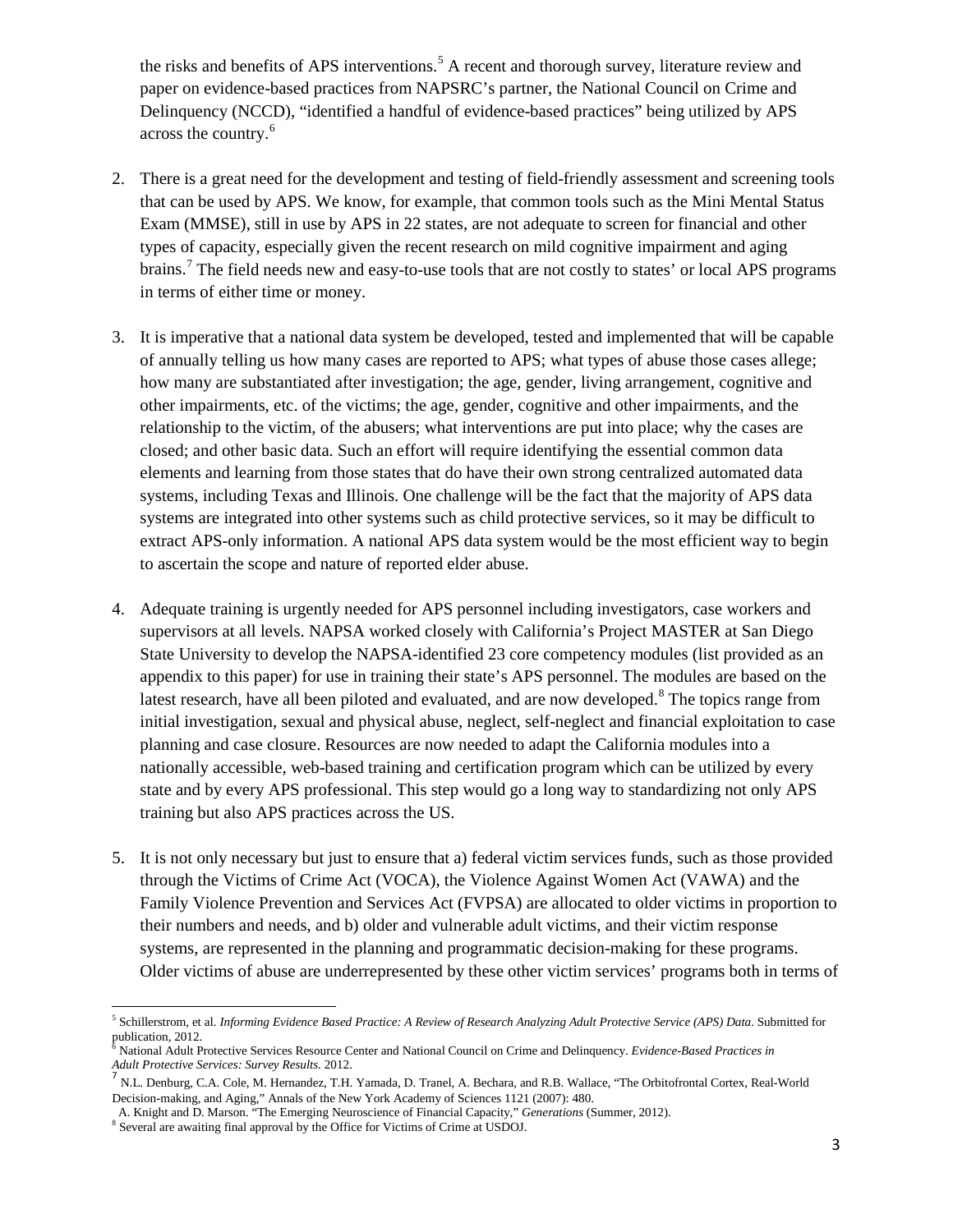the dollars allocated and in the services provided.<sup>9</sup> Elder abuse victims have been in the shadows for far too long. Federal policy and resources should not perpetuate the inequities.

Federal employees and contractors in federally-funded systems and programs that interact with older 6. adults, especially those who employ large numbers of mandated reporters, need to be educated about elder and vulnerable adult abuse and about APS – what its authority is and when it should be called upon. The Veteran's Administration is one example of such a system.

Moreover, APS clients – that is, victims of abuse – should be considered a priority class for federallyfunded services (e.g., aging and disability services, housing). This could be accomplished through administrative guidance provided by the Executive Branch or through federal law.

There is a particular need to strengthen the Aging Services and Disabilities Services Networks' 7. partnerships with APS at the state and local levels, especially with respect to providing emergency and temporary services for victims, screening for abuse and reporting suspected abuse. We believe every effort should be made to encourage or even require funded entities to work with the appropriate state or local APS programs. The aging services network needs to be better educated about recognizing, reporting and responding to elder abuse (and non-elder adult abuse). With 47 states having mandatory reporting laws, aging services network personnel, along with many others, must be trained about their obligations and what more they can do when encountering victims of abuse.

At NAPSA's annual conference in mid-October, 2012, Mary Lynn Kasunic, Executive Director and CEO of the Phoenix-based Area Agency on Aging Region One, and her Arizona counterparts from APS and law enforcement, spoke eloquently and forcefully about the importance of collaboration among the three fields. In particular, Ms. Kasunic noted her commitment to placing APS clients at the top of lists for needed services such as case management, shelter, home care; that is, they are not placed on current waiting lists for services.

As we can expect wait-lists for aging services to grow, APS clients everywhere should be considered a high priority for services, if not next in line. This is a matter on which the federal government can provide forceful leadership. Moreover, the Older Americans Act (OAA) should be amended to ensure that APS clients are *de facto* considered a top priority for OAA and other aging services. Similarly, this could be a part of other key federal programs such as those provided by the Centers for Medicare and Medicaid Services (CMS) and the U.S. Department of Housing and Urban Development (HUD).

While APS programs routinely work with law enforcement and the criminal justice system, much 8. more must be done to strengthen the capacities of police, prosecutors and judges to adequately respond to elder abuse and to work with their corresponding APS systems. We believe it is important to expand training for law enforcement, prosecutors and judges well beyond the primarily VAWAdefined crimes to all forms of elder and vulnerable adult abuse, including self-neglect, and to make the training widely and easily available throughout the country. While it is important to recognize that not all elder abuse is criminal in nature, the abuse that is or may be needs to be thoroughly investigated and prosecuted.

<sup>&</sup>lt;sup>9</sup> Testimony of Marie-Therese Connolly Senior Scholar, Woodrow Wilson International Center for Scholars, Director, Life Long Justice (an elder justice initiative of Appleseed) before the Senate Special Committee on Aging hearing on *Justice for All: Ending Elder Abuse, Neglect and Financial Exploitation*, March 2, 2011  $\overline{\phantom{a}}$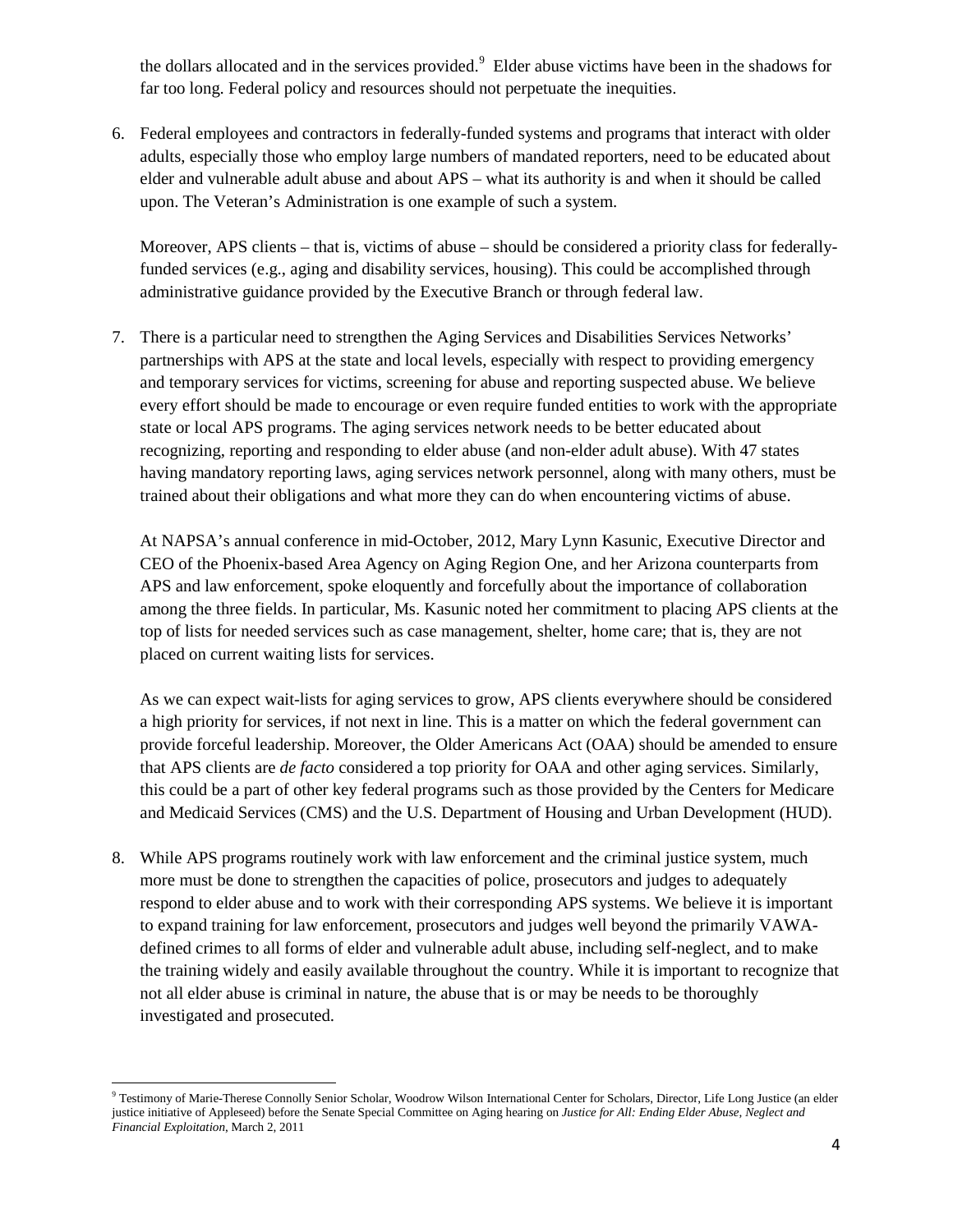APS plays an especially critical role in investigating and addressing elder financial exploitation, which is both increasingly common and increasingly complex, and which can serve as the motivation for co-occurring physical abuse and neglect. APS needs the assistance of the criminal justice system to hold criminal exploiters accountable and to seek redress for their victims. The criminal justice system should no longer be able to get away with ignoring criminal elder financial abuse by stating "it's a civil matter." While there are excellent examples of committed and effective criminal justice practitioners addressing elder abuse, these efforts need to be the routine and not the exception. Moreover, as established by a study in Utah, effectively intervening to prevent ongoing financial exploitation saves taxpayer dollars as well.<sup>10</sup>

The recently established National APS Resource Center (NAPSRC) must be continued and made a 9. permanent part of federal law. Assistant Secretary for Aging, Kathy Greenlee, and the Administration on Aging deserve a great deal of recognition for the decision to fund the first-ever National APS Resource Center, as recommended by the GAO in their landmark report: *ELDER JUSTICE: Stronger Federal Leadership Could Enhance National Response to Elder Abuse*. 11 There are numerous federally-supported technical assistance/resource centers for addressing abuse of other populations, but until 2011 there had never been a center devoted to APS. While the National Center on Elder Abuse provides information about elder abuse in general, it does not focus on the skills and knowledge specifically needed by APS practitioners or other specific APS-related matters.

NAPSRC provides an essential vehicle for information exchange and mutual education among state and local APS programs, through producing urgently needed information, such as the report on APS cited earlier, frequent webinars and materials on research and training topics needed by the field, and a regular newsletter, as well as by responding to numerous requests for information and technical assistance by both programs and individuals. In the coming months, the NAPSRC will continue its focus on evidence-based practices, by examining how other similar fields are utilizing evidence-based practices to determine if any of their expertise and experience can be applied to APS.

The NAPSRC is an important step toward building a modest national infrastructure to support and strengthen APS. This center needs to be an on-going part of the federal response to elder abuse. The comprehensive OAA reauthorization legislation (S. 3562) introduced by Senator Sanders with 16 cosponsors in September 2011 includes provisions offered in separate legislative proposals by Senators Blumenthal and Franken to make the NAPSRC a permanent part of the OAA, as has been done with other AoA-funded centers, such as the National Ombudsman Resource Center and the National Center on Elder Abuse.

10. The enactment into law of the EJA as part of the Affordable Care Act was greeted with immense relief and excitement by the nation's APS community. Among its many important provisions (including establishing the EJCC), the Act authorizes the first-ever funding specifically devoted to supporting states in delivering APS to victims of abuse. NAPSA estimates that if the full \$100 million authorized were appropriated it could provide as many as 1,700 new APS investigators and case workers to directly respond to and help older victims. Moreover, the EJA authorizes funding for HHS to research and test new and better approaches to APS, to improve data collection and to test many other means of strengthening states' APS. The Act would also establish a federal "home" for APS.

l

<sup>&</sup>lt;sup>10</sup> Jilenne Gunther. The Utah Cost of Financial Exploitation. Utah Division of Aging and Adult Services. March, 2011.

<sup>11</sup> ELDER JUSTICE: Stronger Federal Leadership Could Enhance National Response to Elder Abuse. GAO-11-208. March 2, 2011.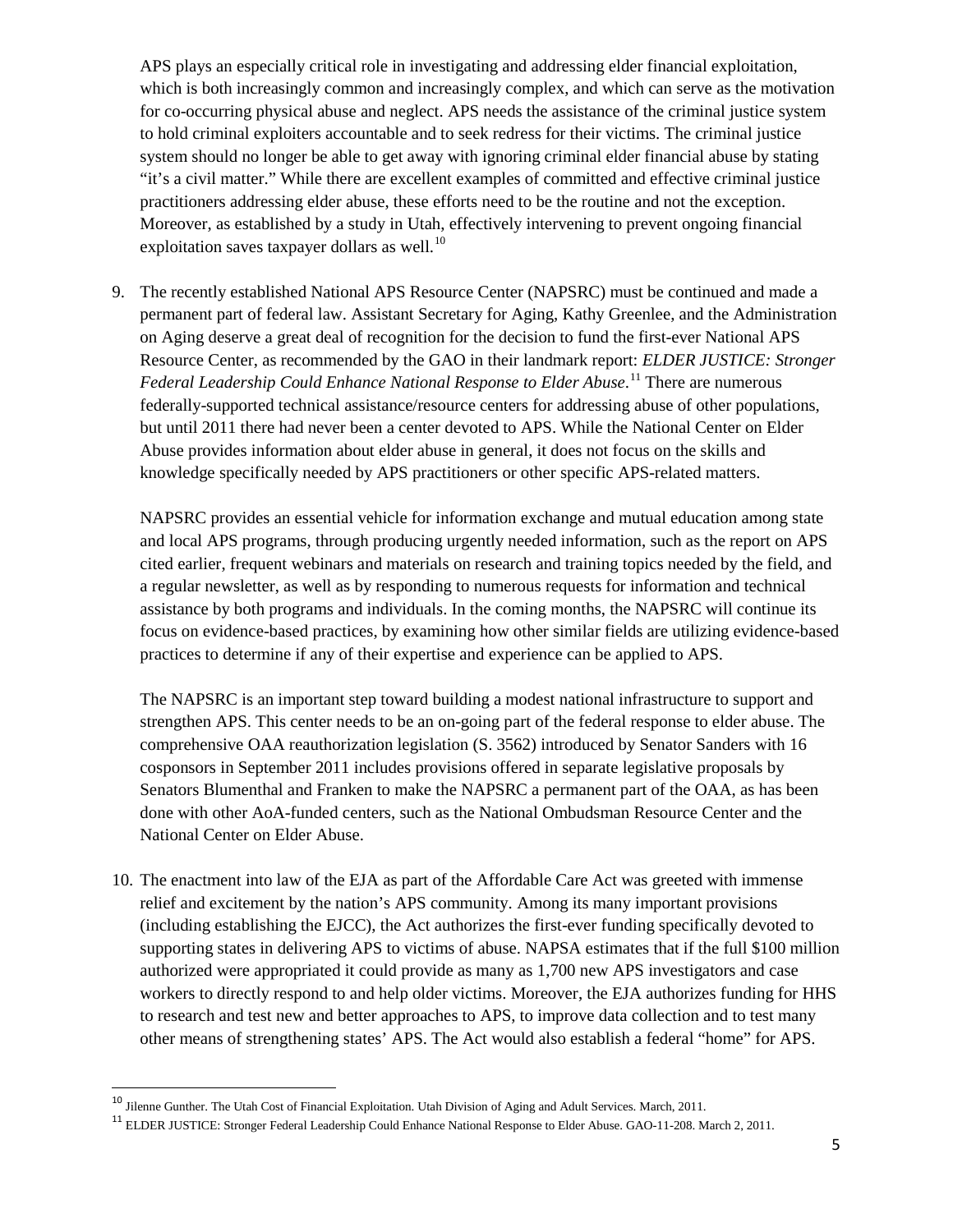Currently, no federal agency is tasked with supporting or even addressing APS. Assistant Secretary for Aging Greenlee, to her credit, has indicated her desire for AoA/ACL to have that responsibility.

The EJA would address each of these key needs of APS. But the great promise of the new law, especially the authorized support for states and communities as they attempt to keep their APS systems reasonably responsive to the growing demand for their services, is unfulfilled in the absence of appropriations. Again, not a dollar has been appropriated under the EJA (or any federal law) specifically for APS.

On a related note, it is essential that the Social Services Block Grant (SSBG), which helps support APS in the majority of states, be maintained at least at its current funding level. Eliminating or reducing SSBG would deal a catastrophic blow to many already-struggling APS programs and more importantly, to their clients.

Beyond our ten recommendations there are other needs in the APS field which could and should be addressed through federal attention, such as amending or clarifying the Health Insurance Portability and Accountability Act (HIPAA) to make it clear that records can be released to APS; allowing for interstate compacts<sup>12</sup> among state APS programs to ensure that APS clients who are transported across state lines can be readily found and helped by another state's APS program, and that the state programs can share relevant client information; and requiring financial institutions to provide client records to assist in APS financial abuse investigations. Furthermore, helping to build and support a strong network of elder death review teams across the country could greatly advance knowledge about elder abuse for a very small investment of resources.

Finally, NAPSA would be remiss in not highlighting the great need for more federal attention to elder abuse in Indian country. In 2011, when Assistant Secretary for Aging Greenlee provided the first-ever funding for the NAPSRC she also provided first-time funding for a national center to focus on abuse of American Indian and Alaska Native (AI/AN) elders. That is an important first step for which she and AoA deserve much recognition but much more must be done. Congress has yet to appropriate a single dollar to the Indian part of Title VII, the Elder Rights Title, of the OAA, which was enacted into law in 1992 – **20 years ago**. APS is a state and county-based system. Federally recognized Indian tribes are sovereign nations. There are good examples of collaboration between tribal authorities and state APS but much more must be done to improve the delivery of appropriate APS services within Indian country. Older Indians deserve strong protective services systems constituted according to their own cultural values and norms.

Each of the recommendations made herein are of great importance to APS and those served by APS. The long-term significant lack of federal leadership and resources has meant that the states' APS programs are not coordinated, that there is no standardization among programs, that little APS-specific research has been done, and that innovations have not been tested, validated and replicated. A continued absence of federal responses will result in crises for a system already strained, given the current and future rising numbers of older persons. APS, as the only statutorily-authorized and universal victim services system for elder and vulnerable adult abuse, must be equipped with needed tools and resources to adequately respond to the serious and widespread problem of elder abuse. To deny vulnerable older Americans and other

 $^{12}$  Article I, Section 10 of the United States Constitution provides that "no state shall enter into an agreement or compact with another state" without the consent of Congress.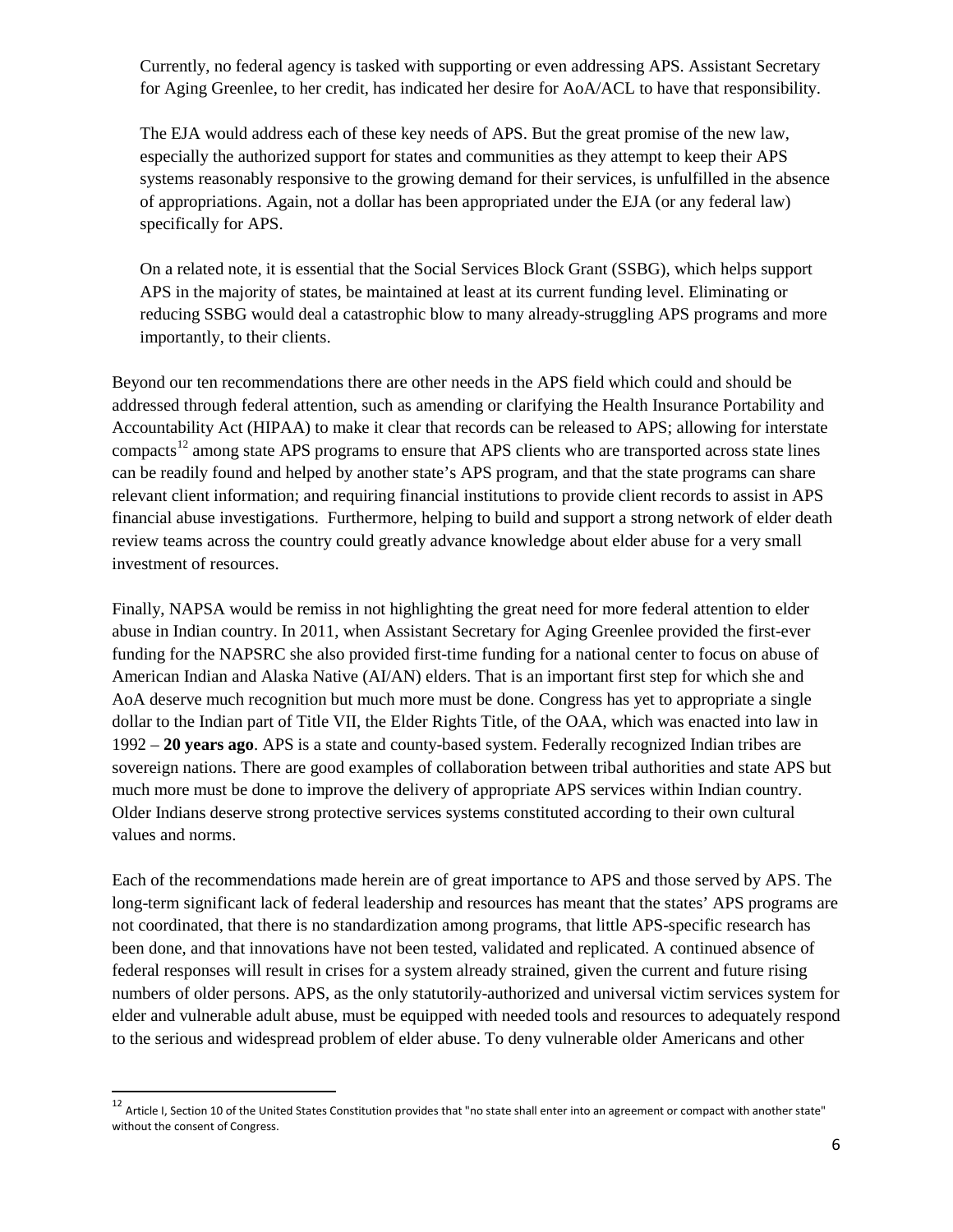dependent adults a strong system of protection against abuse, neglect and exploitation is in itself a form of neglect, if not worse.

#########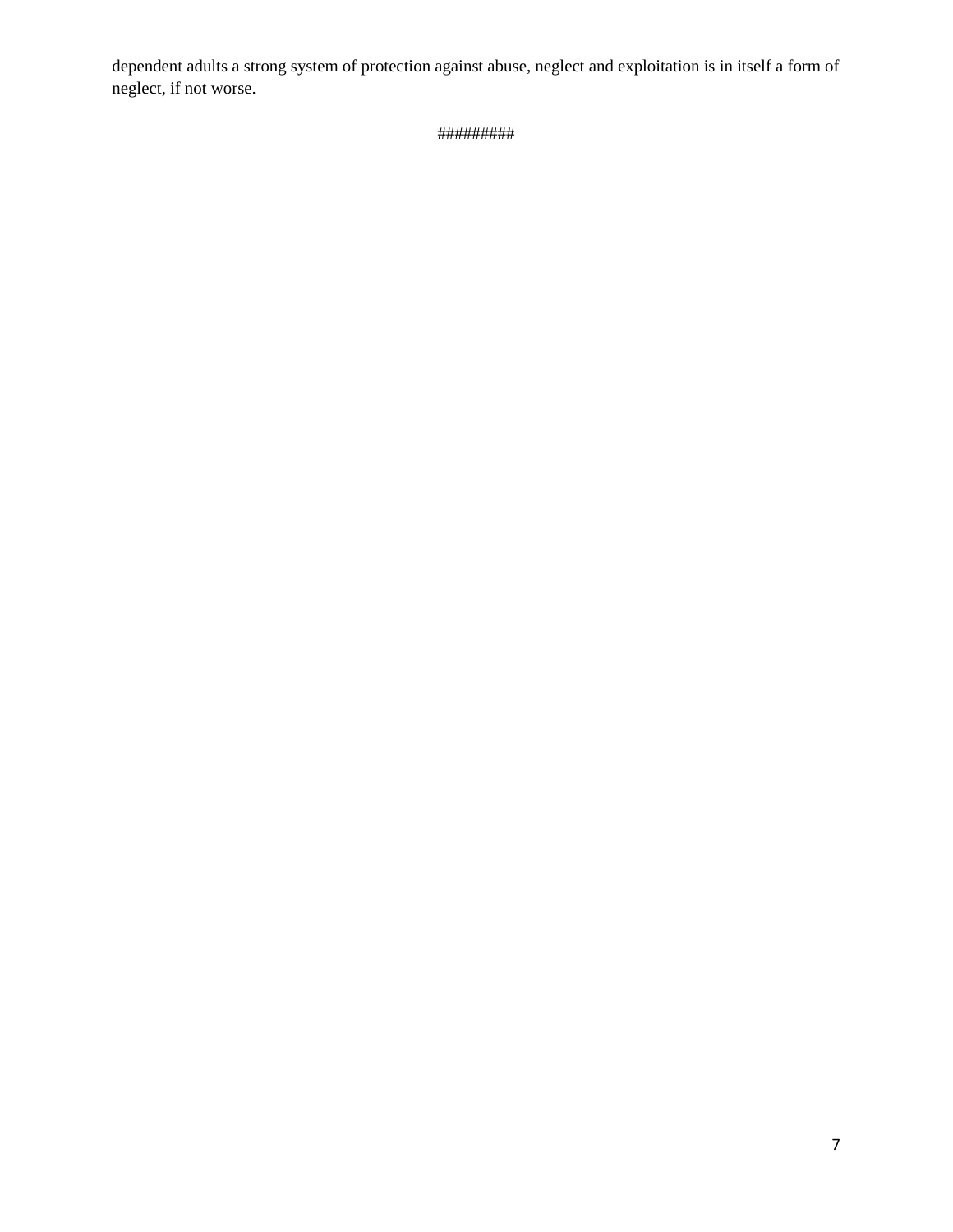| CALIFORNIA APS CORE COMPTENCIES TRAINING<br><b>MODULES</b>     |                                           |                         |
|----------------------------------------------------------------|-------------------------------------------|-------------------------|
| <b>Course Title</b>                                            | <b>Target Date</b><br><b>Availability</b> | <b>Type of Training</b> |
| <b>Understanding APS</b>                                       |                                           |                         |
| <b>APS Overview</b>                                            | Available                                 | e-learning              |
| <b>APS Values and Ethics</b>                                   | Available                                 | Instructor led          |
| <b>Agency Standards: California Regulations for APS</b>        | Available                                 | e-learning              |
| <b>Collaboration and Resources</b>                             | <b>Awaiting OVC</b><br>Approval           | Instructor led          |
| Basic Skills                                                   |                                           |                         |
| <b>Initial Investigation: Taking the First Steps</b>           | Available                                 | Instructor led          |
| <b>Professional Communication Skills</b>                       | Available                                 | Instructor led          |
| <b>APS Case Documentation and Report Writing</b>               | Available                                 | Instructor led          |
| Case Closure                                                   | <b>Awaiting OVC</b><br>Approval           | Instructor led          |
| Issues in Aging, Health and Behavioral Health                  |                                           |                         |
| <b>The Aging Process</b>                                       | Available                                 | e-learning              |
| Physical/ Developmental Disabilities                           | Available<br>(Pilot Version)              | e-learning              |
| <b>Mental Health Issues</b>                                    | Available<br>(Pilot Version)              | e-learning              |
| <b>Substance Abuse</b>                                         | Available<br>(Pilot Version)              | e-learning              |
| Understanding Issues of Abuse                                  |                                           |                         |
| <b>Dynamics of Abusive Relationships</b>                       | Available                                 | Instructor led          |
| <b>Self-Neglect</b>                                            | Available                                 | Instructor led          |
|                                                                |                                           |                         |
| <b>Caregiver or Perpetrator Neglect</b>                        | Available                                 | Instructor led          |
| Physical Abuse                                                 | Fall 2012                                 | Instructor led          |
| <b>Sexual Abuse</b>                                            | <b>Awaiting OVC</b><br>Approval           | Instructor led          |
| <b>Financial Exploitation</b>                                  | Available                                 | Instructor led          |
| Finacial Exploitation - topic specific e-learning mini-modules |                                           |                         |
| <b>Identity Theft and Credit Card Fraud</b>                    | Available                                 | e-learning              |
| <b>Power of Attorney Abuses</b>                                | Available                                 | e-learning              |
| <b>Deed Theft and Foreclosure Rescue Scams</b>                 | Available                                 | e-learning              |
| <b>Undue Influence</b>                                         | Available                                 | e-learning              |
| <b>Living Trust and Annuities Scams</b>                        | Available                                 | e-learning              |
| <b>Reverse Mortgage Abuse</b>                                  | Available                                 | e-learning              |
| Investigating Abuse: Multi-Disciplinary Perspectives           |                                           |                         |
| <b>Investigation: Client Capacity</b>                          | Available                                 | Instructor led          |
| <b>Investigation: Risk Assessment</b>                          | Awaiting OVC<br>Approval                  | Instructor led          |
| Legal Issues and Law Enforcement                               | <b>Awaiting OVC</b><br>Approval           | Instructor led          |
| Case Planning                                                  |                                           |                         |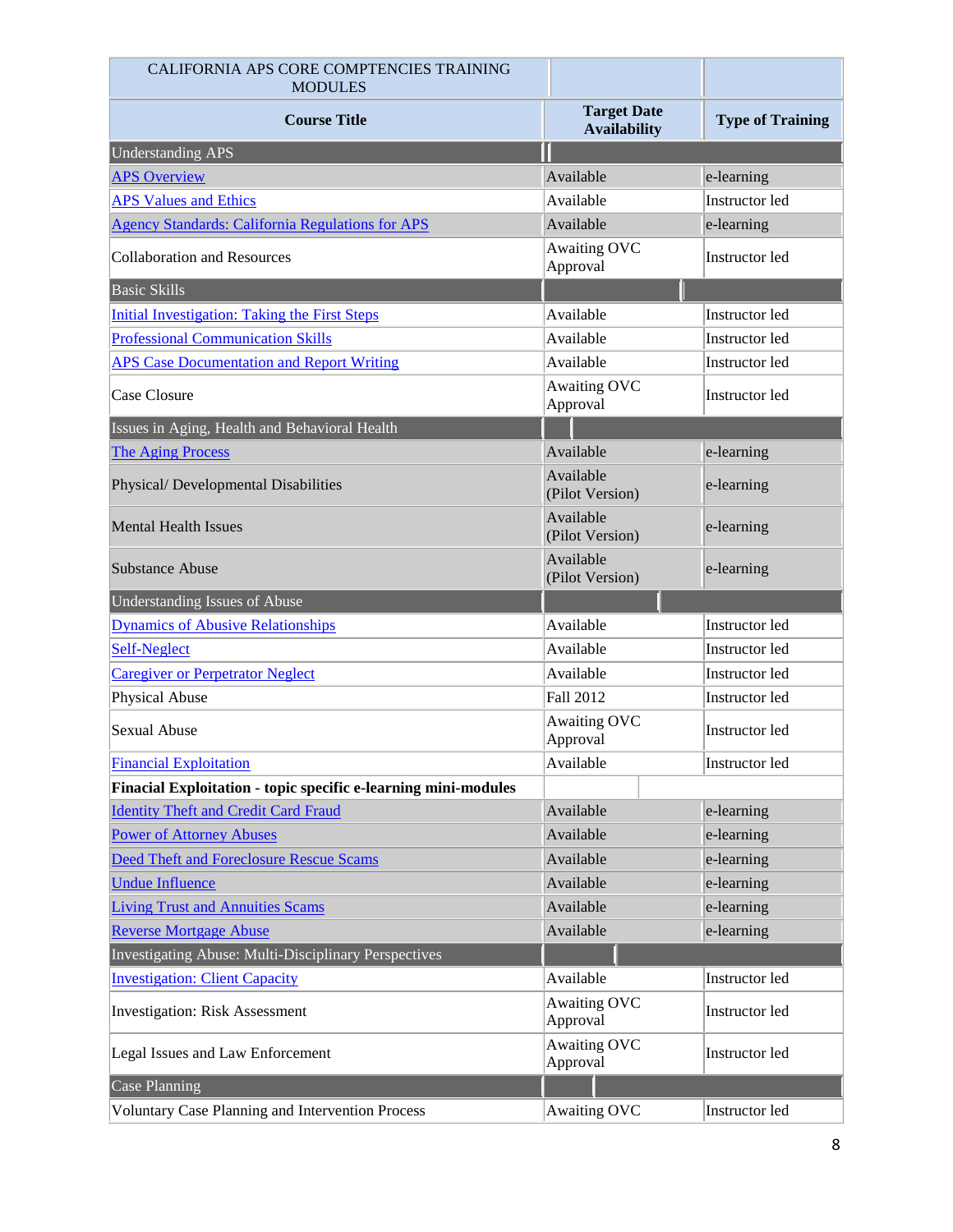| CALIFORNIA APS CORE COMPTENCIES TRAINING<br><b>MODULES</b> |                                           |                         |
|------------------------------------------------------------|-------------------------------------------|-------------------------|
| <b>Course Title</b>                                        | <b>Target Date</b><br><b>Availability</b> | <b>Type of Training</b> |
|                                                            | Approval                                  |                         |
| <b>Involuntary Case Planning and Intervention Process</b>  | Available                                 | Instructor led          |

See: [http://theacademy.sdsu.edu/programs/Project\\_Master/core.html](http://theacademy.sdsu.edu/programs/Project_Master/core.html)